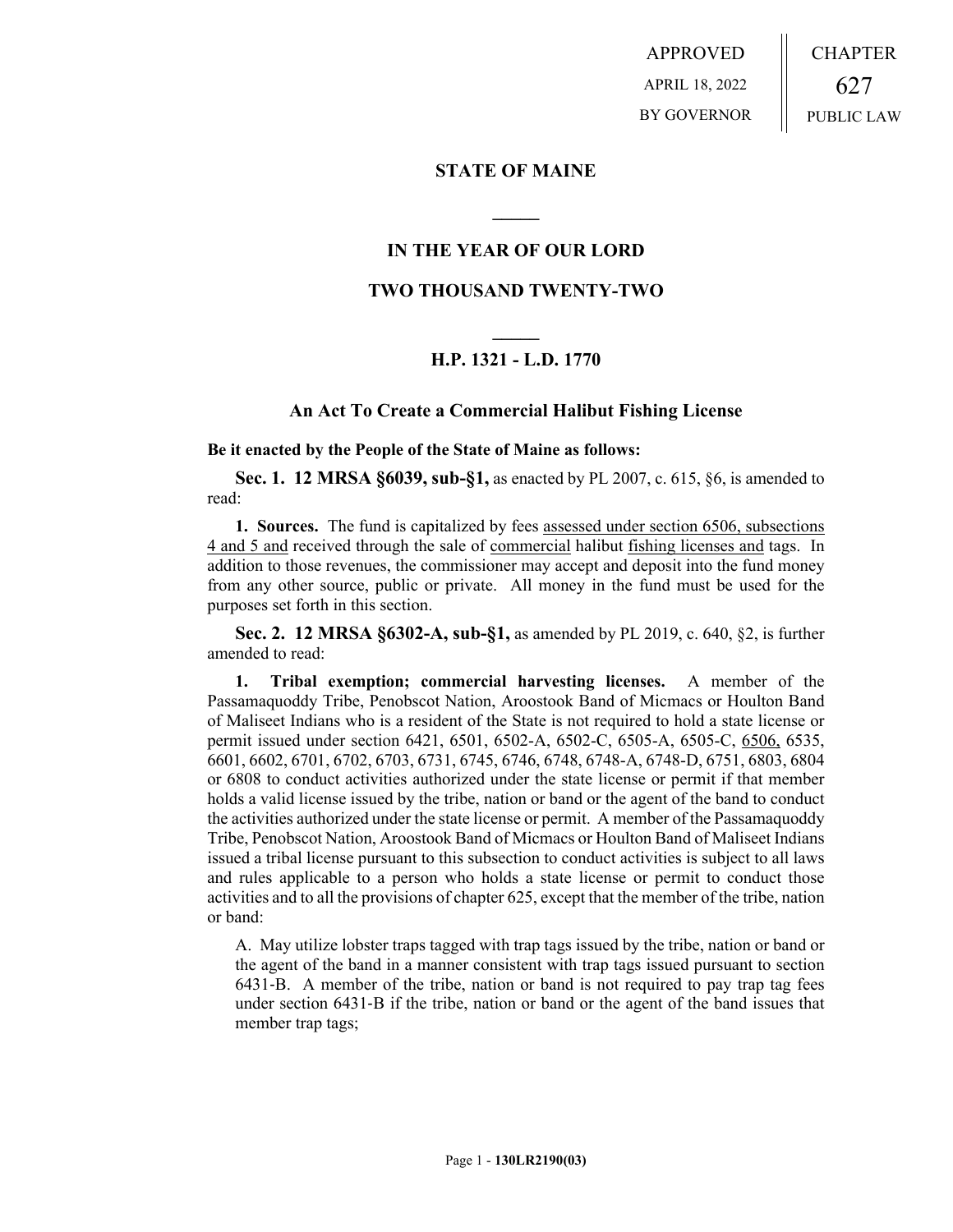B. May utilize elver fishing gear tagged with elver gear tags issued by the tribe, nation or band or the agent of the band in a manner consistent with tags issued pursuant to section 6505‑B. A member of the tribe, nation or band is not required to pay elver fishing gear fees under section 6505‑B if the tribe, nation or band or the agent of the band issues that member elver fishing gear tags; and

C. Is not required to hold a state shellfish license issued under section 6601 to obtain a municipal shellfish license pursuant to section 6671.

**Sec. 3. 12 MRSA §6501, sub-§3, ¶B,** as amended by PL 2011, c. 266, Pt. A, §14, is further amended to read:

B. A person may fish for, take, possess or transport halibut if they have been taken by tub trawl or by hook and line and are only for personal use.

This paragraph is repealed January 1, 2023.

**Sec. 4. 12 MRSA §6501, sub-§6,** as amended by PL 2011, c. 598, §21, is further amended to read:

**6. Definition.** For the purposes of this chapter, "fish" means all marine finfish except Atlantic herring, Atlantic menhaden, whiting, spiny dogfish, river herring, Atlantic mackerel, blueback herring, squid, butterfish, scup, black sea bass, smelt and, shad and Atlantic halibut. For the purposes of this chapter, "fish" also means all other marine organisms, except lobsters, crabs, sea urchins, shellfish, scallops, marine worms, elvers, sea cucumbers, eels, shrimp or seaweed.

**Sec. 5. 12 MRSA §6506** is enacted to read:

## **§6506. Commercial halibut fishing license**

**1. License required.** Beginning January 1, 2023, a person may not engage in the activities authorized under this section without a current:

A. Commercial halibut fishing license for a resident operator;

B. Commercial halibut fishing license for a resident operator and all crew members;

C. Commercial halibut fishing license for a nonresident operator and all crew members; or

D. Commercial halibut fishing license for an operator with a federal northeast multispecies groundfish permit authorizing halibut fishing for the operator and all crew members.

**2. Licensed activity; commercial license.** The holder of a commercial halibut fishing license issued under subsection 1 may fish for, take, possess, ship, transport or sell halibut that the holder has taken. Crew members aboard a license holder's vessel may fish for, take, possess, ship or transport halibut only if the license provides for crew members.

**3. Eligibility.** A commercial halibut fishing license issued under subsection 1 may be issued only to an individual.

**4. Fees.** Fees for commercial halibut fishing licenses issued under subsection 1 are as follows:

A. For a commercial halibut fishing license for a resident operator, \$48;